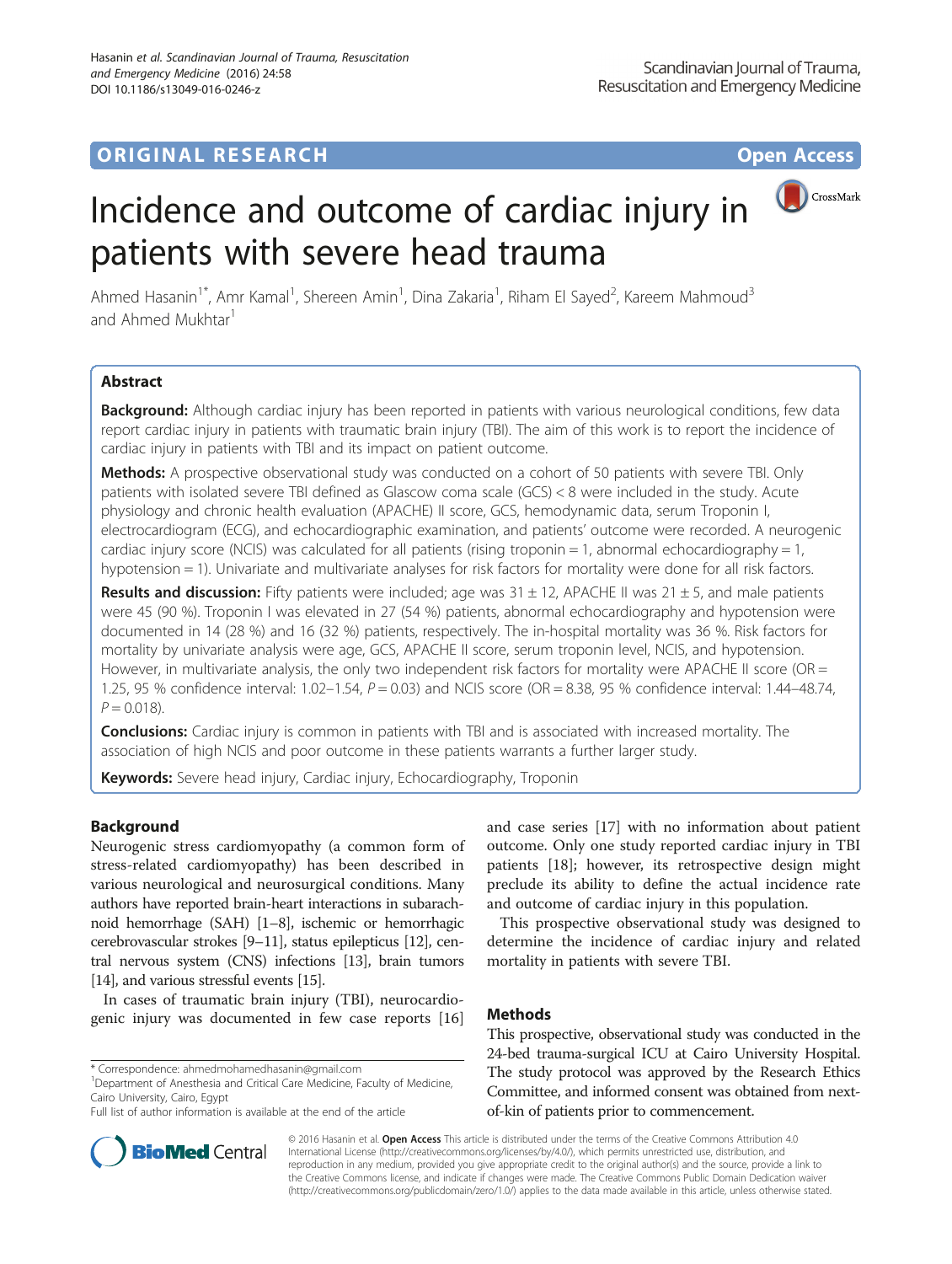Fifty patients with isolated severe TBI, defined as Glasgow coma scale (GCS) < 8, were consecutively included between January 2014 and February 2015.

Patients aged above 50 years and below 18 years, patients with a history of cardiac morbidities, those with chest, abdominal trauma, long bone fractures, history of cardiac arrest before or within 24 h of ICU admission, and those with hypovolemic, obstructive or septic hemodynamic instability were excluded from the study.

# Patient management and data collection

Upon admission to ICU, patients' GCS scores were recorded. Temperature, non-invasive and invasive arterial blood pressure, five-lead electrocardiography, hourly urinary output and central venous pressure (CVP) were monitored in all patients. Day-to-day investigations had been carried out to monitor and individualize treatment. Endotracheal intubation and mechanical ventilation were indicated to protect airway and maintain PaCO2 between 35 and 40 mmHg. Medical (and/or) surgical treatment was performed, supervised by the attending intensivist and neurosurgeon.

Collected demographic and clinical information included age, gender, severity scoring system via acute physiology and chronic health evaluation II (APACHE II), APACHE IV, and the type and site of lesion. Hemodynamic data that included heart rate, respiratory rate, temperature, and arterial blood pressure were continuously monitored. GCS was recorded every day until patient death or discharge from ICU. For patients who needed sedation, GCS was assessed 3-4 h after stoppage of sedation. Sedation was done by propofol and fentanyl.

Cardiac assessment for the patients included a 12-lead ECG every 24 h, and serum troponin I on days 1 and 3. Trans-thoracic echocardiography was done within 12 h of admission, and on days 3, 5, and 7.

#### Echocardiographic examination

A phased array probe with a frequency of 4 MHZ (Mindray diagnostic ultrasound system, model DC-N6) was used for echocardiographic examination. Assessment was done by two physicians with at least one-year experience in echocardiographic examination. Assessments of global LV contractility and regional wall motion abnormality (RWMA) were obtained by "eyeballing" from the parasternal long- and short-axes, apical two, apical three, apical four-chamber and subcostal views. Ejection fraction (EF) and fractional shortening (FS) were measured by applying M-Mode on the left ventricle at the tip of mitral leaflets or on the left ventricular mid-papillary level (Teichholz method) from both parasternal long- and short-axes views or subcostal views [[19](#page-5-0), [20\]](#page-5-0).

# Troponin measurement

Cardiac Troponin I (cTnI) was assayed using SIEMENS Dimension EXL 200 integrated chemistry system based on LOCI technology. The reference interval for Troponin I was 0.000-0.056 ng/mL.

#### Primary outcome

Primary outcome was the incidence of cardiac injury and its association with patient outcome. Myocardial injury was mainly diagnosed by trans-thoracic echocardiographic (TTE) examination of the left ventricular systolic function on day 1 (systolic dysfunction was defined as diminished left ventricular ejection fraction (EF) of less than 55 %).

# Secondary outcomes

- Hemodynamic data: Heart rate and systolic blood pressure daily. Tachycardia was considered if heart rate is above 100 bpm. Bradycardia was considered if heart rate is below 60 bpm. Hypertension was defined by "systolic BP above 140 mmHg or diastolic BP was above 90 mmHg". Hypotension was defined by "systolic BP less than 90 mmHg, diastolic BP less than 50 mmHg or mean BP less than 65 mmHg".
- Myocardial injury:
	- a. Serum Troponin I.
	- b. Any ECG abnormality.
- Seven- and thirty-day survival.
- In-hospital mortality.

We introduced neurogenic cardiac injury score (NCIS) calculated via three components: the presence of cardiac dysfunction (diagnosed by TTE), elevated serum troponin, and the occurrence of hypotension (without evidence of hypovolemia or sepsis). Assessment of the presence of the three components of NCIS was done during the first 3 days of ICU admission. One point was added for a "yes" answer to each of the aforementioned items. The minimum NCIS was zero and the maximum NCIS was 3. The relationship between NCIS and patient outcome (in-hospital mortality) was analyzed.

#### Statistical analysis

Statistical analysis was performed using SPSS 15 (Chicago, IL). Categorical data were presented as frequency (%); continuous data were checked for normal distribution by inspection of histogram distribution. Normally distributed continuous data were presented as mean  $\pm$  SD, and abnormally distributed data were presented as median (interquartile range). Patients were classified into survivors and non-survivors; Chi-square test was used to compare frequencies between the two groups. Unpaired  $t$ -test and Mann–Whitney test were used to compare the means for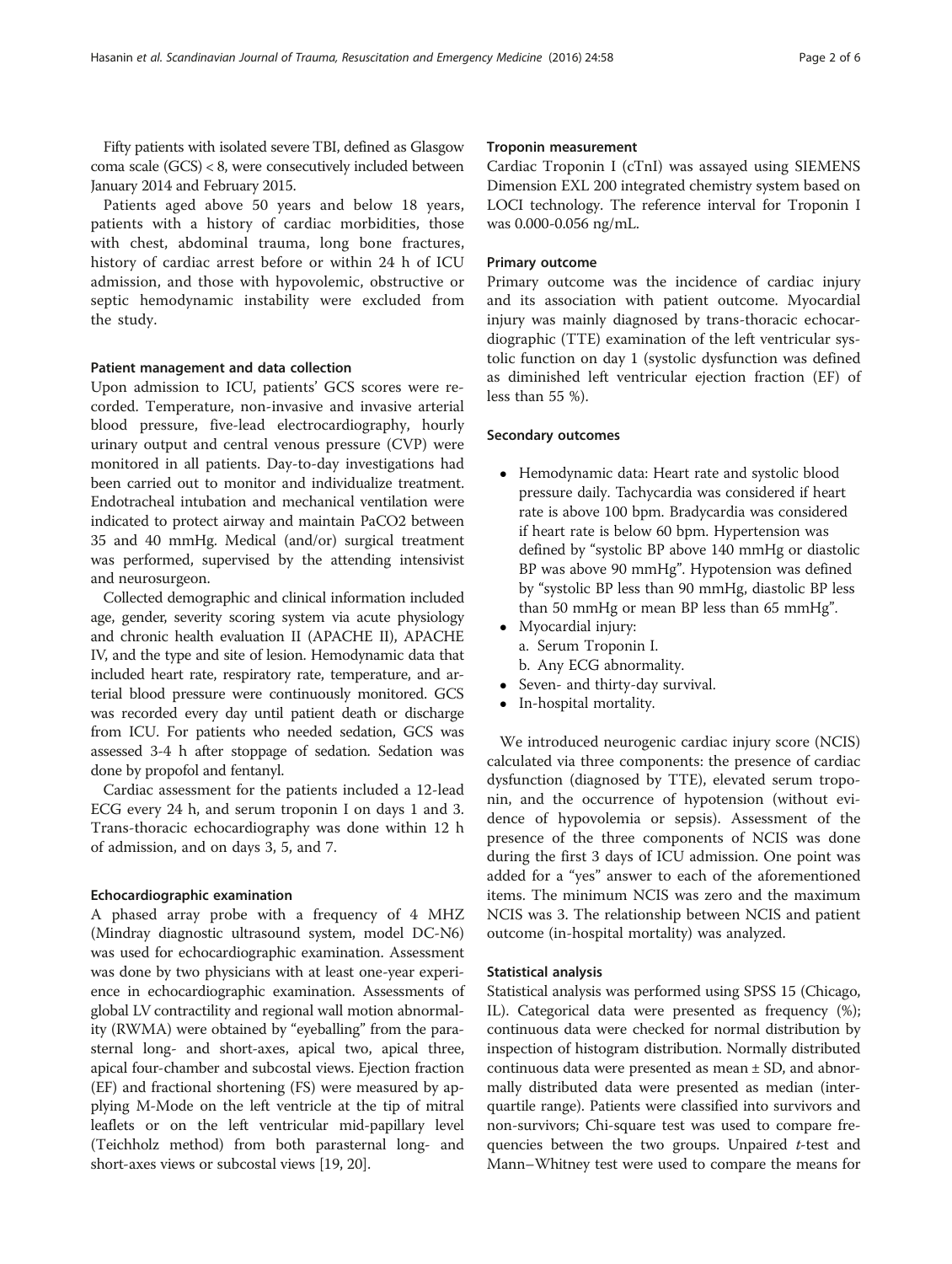continuous data as appropriate. Multivariable logistic regression was used. Variables with a p value of less than 0.2 in univariate analysis were included in multivariate analysis. Variables with a  $p$  value of < 0.05 in multivariate analysis were considered statistically significant.

# Results

Two hundred eleven patients were admitted to our ICU with TBI in a period of 14 months. Ninety-four patients of severe head trauma (GCS < 8) had met our criteria and were enrolled in the study. Thirty patients were excluded due to presence of other injuries; 11 patients were excluded due to being above 50 years old; and three patients were excluded due to a history of cardiac arrest before ICU admission. Fifty patients were included in the final analysis, with 45 (90 %) of them being males, with a mean age of  $30.8 \pm 12.1$  (Fig. 1).

The primary traumatic brain lesions were as follows: intracranial hemorrhage in 38 (72 %) patients, brain contusions in 8 (16 %) patients, and diffuse axonal injury in 4 (8 %) patients. Types of intracranial hemorrhage were extradural hemorrhage in 12 patients (24 %), subdural hemorrhage in 10 patients (20 %), subarachnoid hemorrhage in five patients (10 %), intracerebral hemorrhage in four patients (8 %), intraventricular hemorrhage in two patients (4 %), and mixed pathology in



five patients (10 %). The mean GCS on admission was 6 with interquartile range [\[4](#page-5-0)–[7](#page-5-0)]. Twenty-three patients (46 %) underwent surgical intervention. The mean score of the Acute physiology and chronic health evaluation II (APACHE II) was  $21.1 \pm 5.4$  and that of the acute physiology and chronic health evaluation IV (APACHE IV) was 77.1  $\pm$  22.5. Among the 50 patients, 13 (26 %) patients died within 7 days. However, the total in-hospital mortality was 18 (36 %) patients (Table 1).

The cardiac assessment of patients revealed that among the 50 patients, the ECG for 31 (62 %) patients showed abnormalities, [six (12 %) patients had abnormal QT interval, 29 (58 %) patients developed tachyarrhythmia, and 5 (10 %) patients developed sinus bradycardia] (Table [2](#page-3-0)). The measurements of troponin I enzyme level by day 1 were elevated in 27 (54 %) patients. The echocardiographic assessment for contractility revealed abnormalities in 14 (28 %) patients, five (10 %) of them were global hypokinesia. Sixteen (32 %) patients developed systemic arterial hypotension. The cardiac injury score was 0 in 16 (32 %) patients, 1 in 15 (30 %) patients, 2 in 14 (28 %) patients, and 3 in 5 (10 %) patients.

Univariate analysis indicated that in-hospital mortality was associated with higher age  $(33.4 \pm 12.7 \text{ versus } 26 \pm \text{)}$ 9.6 years,  $P = 0.05$ ), higher APACHE II score  $(23.6 \pm 4.4)$ versus  $16.8 \pm 4.2$ ,  $P < 0.001$ ), lower GCS  $(6.4 \pm 0.7 \text{ versus}$ 5 ± 1.39,  $P < 0.001$ ), higher NCIS score (1.6 ± 0.9 versus  $0.38 \pm 0.61$ ,  $p < 0.001$ ), higher serum Troponin level at day 1 (1.1 ± 2.3 versus  $0.79 \pm 1.7$  ng/ml,  $P < 0.001$ ) when compared to patients who survived. In-hospital mortality was also associated with brain hemorrhage (87.5 % versus 61.1 %,  $P = 0.041$  and higher incidence of hypotension (46.9 % versus 5.6 %,  $P = 0.004$ ) compared to patients who survived (Table [3\)](#page-3-0).

**Table 1** Demographic data; Data are presented as mean  $\pm$  SD, median (IQR), and frequency (%)

| $\frac{1}{2}$           |                 |  |  |
|-------------------------|-----------------|--|--|
| Clinical characteristic | Value           |  |  |
| Age                     | $30.8 \pm 12.1$ |  |  |
| Male gender             | 45 (90 %)       |  |  |
| GCS                     | 6 (4, 7)        |  |  |
| <b>APACHE II</b>        | $21.1 \pm 5.4$  |  |  |
| <b>APACHE IV</b>        | $77.1 \pm 22.5$ |  |  |
| Main pathology          |                 |  |  |
| • Hemorrhage            | 38 (76 %)       |  |  |
| • Brain contusions      | 8 (16 %)        |  |  |
| • Diffuse axonal injury | 4 (8 %)         |  |  |
| Surgical intervention   | 23 (46 %)       |  |  |
| Seven day mortality     | 13 (26 %)       |  |  |
| In-hospital mortality   | 18 (36 %)       |  |  |

GCS: Glasgow coma scale, APACHE II: Acute Physiology and Chronic Health Evaluation II score, APACHE IV: Acute Physiology and Chronic Health Evaluation IV score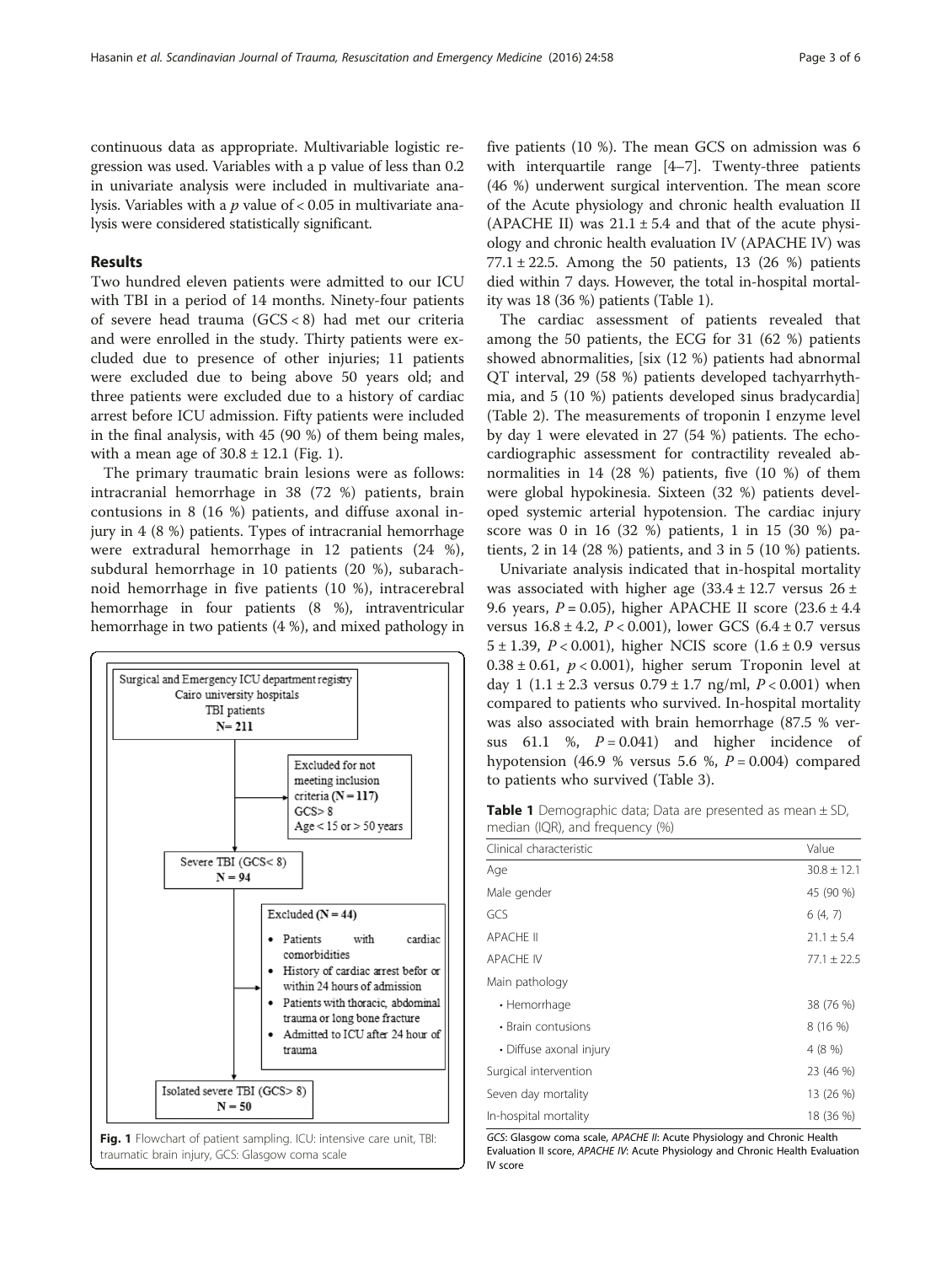NCIS: neurogenic cardiac injury score

median (IQR), and frequency (%)

Abnormal Echocardiography

NCIS

Multivariate logistic regression model showed that independent factors that affected mortality were GCS (OR = 0.18, 95 % CI: 0.041–0.869,  $p = 0.032$ ), APACHE II score (OR = 1.26, 95 % CI: 1.028–1.550,  $p = 0.026$ ), and NCIS (OR = 16.02, 95 % CI: 2.029–126.607,  $p = 0.009$ ) (Table 4). Mortality rate was 94.7 % among patients with NCIS above 1 versus 45.2 % in patients with NCIS less than  $1$  { $P = 0.001$ ,  $OR = 21.8$  (2.58-184.71)}.

<span id="page-3-0"></span>**Table 2** Cardiac assessment: data are presented as mean  $\pm$  SD,

Clinical characteristic Value Elevated Troponin I by day 1 27 (54 %) Any ECG abnormality 31 (62 %)

• Any wall motion abnormalities 15 (30 %) • Global hypokinesia 6 (12 %) Hypotension 16 (32 %) NCIS 1 (0,2)

 $\cdot$  0  $\cdot$  16 (32 %) • 1  $15 (30 \%)$  $\bullet$  2 14 (28 %) • 3  $5(10\%)$ 

# Discussion

This study documented two main findings: First, cardiac injury occurs in nearly 50 % of patients with severe TBI. Second, there was an association between cardiac injury and poor outcome in patients with TBI; this association was linked to the severity of cardiac injury as assessed using NCIS.

Although brain-heart interactions were previously reported in many CNS conditions, only few studies

Table 4 Risk factors for in-hospital mortality: multivariate analysis

| <b>Risk</b> | Odds   |       |             |                          |  |
|-------------|--------|-------|-------------|--------------------------|--|
| factor      | ratio  | value |             | 95 % confidence interval |  |
|             |        |       | Lower limit | Upper limit              |  |
| GCS         | 0.182  | 0.032 | 0.041       | 0.869                    |  |
| APACHE II   | 1.263  | 0.026 | 1.028       | 1.550                    |  |
| <b>NCIS</b> | 16.028 | 0.009 | 2.029       | 126,607                  |  |

GCS: Glasgow coma scale, NCIS: neurogenic cardiac injury score

highlighted the link between cardiac injury and TBI [[16, 17](#page-5-0)]. Most of these aforementioned studies enrolled a small series of single cohort of patients with no data about the patients' final outcome.

In the current study, half of the patients developed cardiac injury as documented by elevated Troponin I in 54 % of patients, abnormal ECG in 62 % of patients, and echocardiographic examination in 42 % of patients. The incidence of cardiac dysfunction reported by Prathep and colleagues [[18](#page-5-0)] in patients with TBI is not in line with our results. They reported abnormal echocardiographic examination in 22.3 % of patients and elevated serum troponin in 24 % of patients, with no data about patients' ECG abnormalities. This difference might be due to many factors. First, all patients included in the present study had severe TBI. In contrast, only 56 % in Prathep's study [[18](#page-5-0)] were diagnosed with severe TBI. Second, our patients had a mean age of  $30.8 \pm 12$  years which is generally lower than the patients included in Prathep's study [\[18](#page-5-0)] (58  $\pm$  20 years). Finally, the prospective design of our study allowed serial echocardiographic examination three times and serum troponin in all patients. In contrast, because of the retrospective nature of Prathep's study [[18](#page-5-0)], only one echocardiographic examination was done in 95 % of their patients, and serum Troponin I was measured in only 22 % of their patients. Moreover, these measurements were driven by clinical

Table 3 Risk factors for in-hospital mortality: univariate analysis. Data are presented as mean  $\pm$  SD, median (IQR), and frequency (%)

|                            | Non-survivors ( $n = 18$ ) | Survivors ( $n = 32$ ) | $P$ value |
|----------------------------|----------------------------|------------------------|-----------|
| Age                        | $33.4 \pm 12.7$            | $26 \pm 9.6$           | 0.05      |
| Male gender                | 29 (90.6 %)                | 16 (88.9 %)            |           |
| APACHE II score            | $23.6 \pm 4.4$             | $16.8 \pm 4.2$         | < 0.001   |
| GCS score                  | 4.5(4, 6)                  | 7(6, 7)                | < 0.001   |
| Abnormal Echocardiography  | 13 (40.6 %)                | 2(11.1 %)              | 0.052     |
| Abnormal ECG               | 24 (75 %)                  | $11(61.1\%)$           | 0.073     |
| Hypotension                | 15 (46.9 %)                | $1(5.6\%)$             | 0.004     |
| Troponin Day 1             | $1.1 \pm 2.3$              | $0.09 \pm 0.18$        | < 0.001   |
| Elevated Troponin by Day 1 | 22 (68.8 %)                | 5(27.8%)               | 0.008     |
| <b>NCIS</b>                | 2(1, 2)                    | 0(0,1)                 | < 0.001   |
| NCIS > 1                   | 18 (56.3 %)                | $1(5.6\%)$             | 0.001     |

GCS: Glasgow coma scale, NCIS: neurogenic cardiac injury score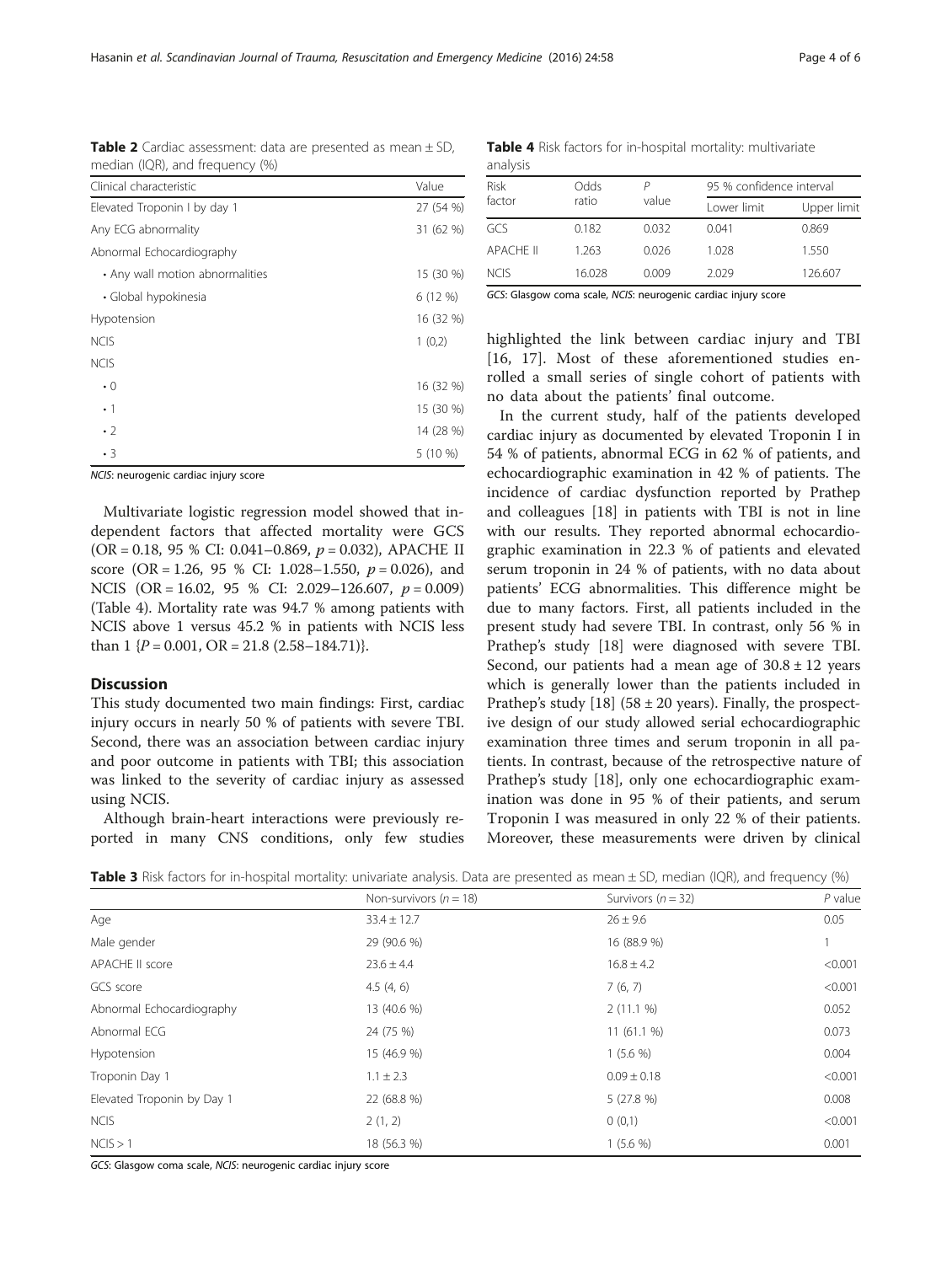needs and not by study design that might underestimate the actual incidence of cardiac injury.

Serri et al. [\[21](#page-5-0)] recently reported a low incidence of cardiac injury among 41 patients with severe TBI. Serri's findings differed from our reports as well as Prethep's findings, this difference warrants more studies with larger sample size to investigate the actual incidence of cardiac injury in severe TBI.

Many theories have been proposed to explain stressinduced cardiac injury in acute CNS conditions; the most widely accepted one is catecholamine-mediated direct cardiac injury "catecholamine hypothesis" as a result of autonomic stimulation caused by direct brain injury. Many authors have reported elevated levels of catecholamines in the serum of patients with SAH [[8, 22](#page-5-0)], in an experimental model of SAH in dogs [[23\]](#page-5-0), and also in cases of myocardial stunning after sudden emotional stress [[15\]](#page-5-0).

In the current study, we reported an increased incidence of in-hospital mortality in TBI patients with cardiac injury. Consistent with our findings, cardiac injury was a mortality risk factor in patients with TBI [\[18](#page-5-0)], CVS [[9](#page-5-0)–[11](#page-5-0)], and SAH [[24](#page-5-0)–[26](#page-5-0)]. Some authors reported cardiac injury to be a reversible condition that improves over time [[7\]](#page-5-0).

In our study, we introduced a novel scoring system (NCIS) for grading the severity of cardiac injury in patients with TBI. Formulation of the components of NCIS was based on three questions: 1- Is there an evidence cardiac injury? The elevation of Troponin I fulfils this question. 2- Does this cardiac injury affect the cardiac function? The presence of echocardiographic findings fulfils this question. 3- Does this cardiac injury affect the patient's hemodynamic status? The presence of hypotension fulfils this question.

We reported an association between higher NCIS and poor outcome. Mortality was 94.7 % among patients with NCIS above 1 versus 45.2 % in patients with NCIS less than 1 ( $P = 0.001$ ). This finding might raise the attention toward further research in larger studies to validate this score and applying it in other populations with neurological conditions.

Our findings have several potential clinical implications in both intensive care and anesthetic practice in cases of severe TBI. The awareness of the possible presence of cardiac injury in these patients and its impact on patient outcome might raise the attention toward cardiac protection in cases with higher risk. Although there is no consensus till now about the efficacy of any mode of cardiac protection in neurosurgical patients [[27](#page-5-0)], a possible role for propranolol and phentolamine in cardiac protection was suggested by Neil-Dwyer and colleagues [[28\]](#page-5-0) who reported the absence of myocardial necrosis in post-mortem specimens for patients with SAH who

received these drugs. However, this finding had no impact on patient outcome. The presence of cardiac injury most likely reflects a severe TBI and consequently predicts a poor outcome. It is therefore less likely that the efforts to treat the cardiac condition will influence the outcome.

Our results might also help in risk stratification and in taking precautions in anesthetic management of these cases to avoid further deterioration in the patient hemodynamics. The unexpected high troponin level in this population may warrant changing the standard perioperative cardiac assessment of these patients before surgery. However, this hypothesis needs more validation in larger studies.

Our study had some limitations. The first limitation is the relatively small sample size; however, most of the previous studies reporting cardiac injury included a number near to ours. We excluded patients above 50 years old to avoid enrollment of patients with undiagnosed ischemic heart disease. We also excluded patients with any other injuries to avoid involving any patients with chest trauma affecting cardiac function and patients with any other type of shock that might affect data analysis. Exclusion of some subgroups of patients (elderly patients and multiple trauma patients) might affect the generalizability of our results, and make our findings restricted to patients with isolated head trauma. We did not report any injury severity score for our patients. This was potentially compensated by using ICU severity scores (APACHE II and APACHE IV). We did not use cardiac markers other than Troponin such as creatine kinase and brain natriuretic peptide.

# **Conclusions**

Our study demonstrated that cardiac injury is a common event in patients with TBI and is associated with increased mortality. The association of high NCIS and poor outcome in these patients warrants further investigation.

## Key messages

- Cardiac injury is common in patients with severe head trauma; it is associated with increased mortality.
- Neurogenic cardiac injury score is a new score introduced to categorize the severity of cardiac injury in severe head trauma; it is a simple score based on serum troponin elevation, abnormal echocardiographic findings, and hypotension.
- There is an association between high neurogenic cardiac injury score and poor outcome (especially when the NCIS is above 1); this association warrants further investigation.

#### Abbreviations

APACHE: Acute physiology and chronic health; BP: blood pressure; CNS: central nervous system; cTnI: troponin I; CVP: central venous pressure;